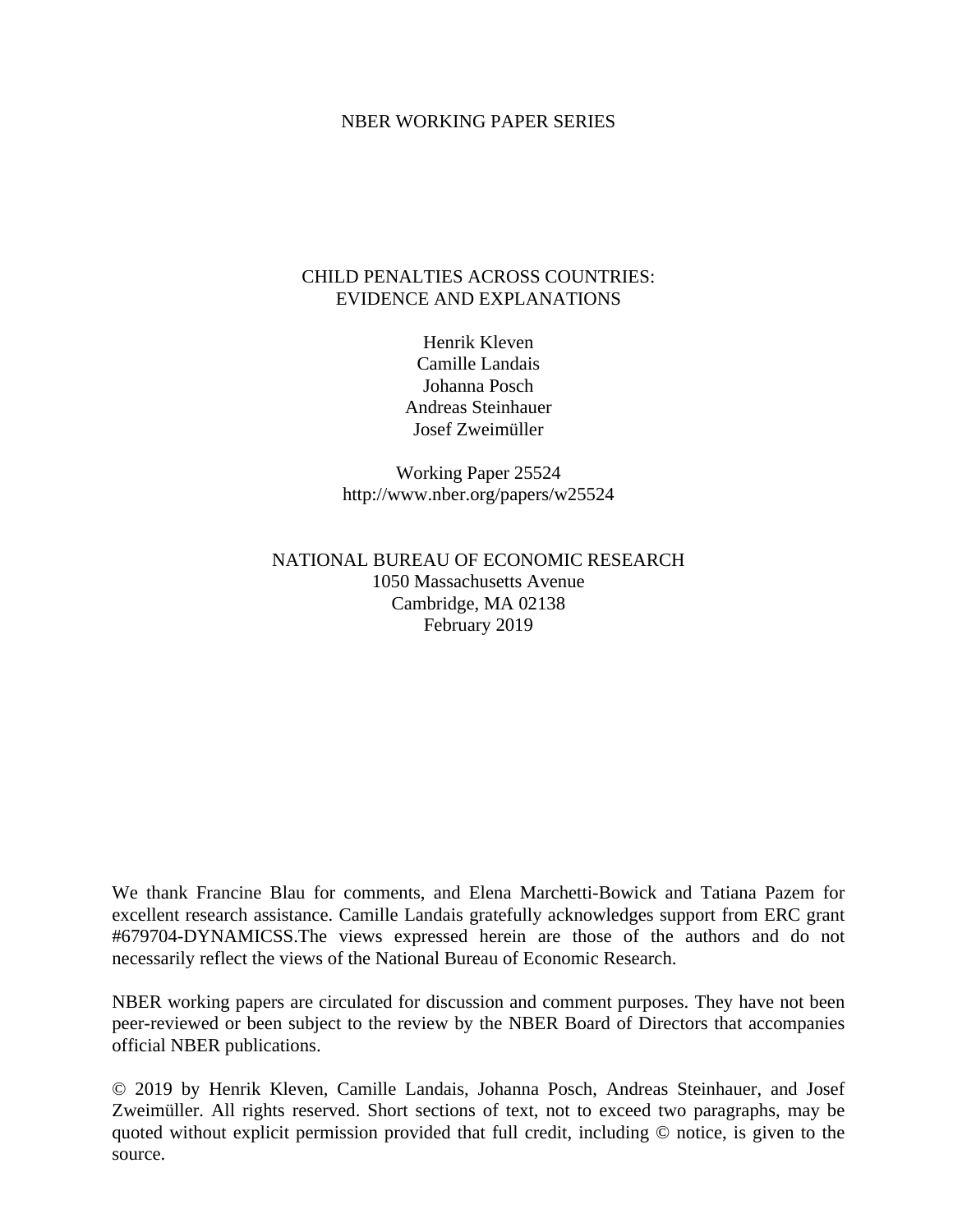Child Penalties Across Countries: Evidence and Explanations Henrik Kleven, Camille Landais, Johanna Posch, Andreas Steinhauer, and Josef Zweimüller NBER Working Paper No. 25524 February 2019 JEL No. H31,J13,J16,J18,J22

#### **ABSTRACT**

This paper provides evidence on child penalties in female and male earnings in different countries. The estimates are based on event studies around the birth of the first child, using the specification proposed by Kleven et al. (2018). The analysis reveals some striking similarities in the qualitative effects of children across countries, but also sharp differences in the magnitude of the effects. We discuss the potential role of family policies (parental leave and child care provision) and gender norms in explaining the observed differences.

Henrik Kleven Department of Economics Princeton University 238 Julis Romo Rabinowitz Building Princeton, NJ 08544 and CEPR and also NBER kleven@princeton.edu

Camille Landais Department of Economics London School of Economics Houghton Street London WC2A 2AE United Kingdom and CEPR c.landais@lse.ac.uk

Johanna Posch European University Institute Department of Economics Via delle Fontanelle 18 San Domenico di Fiesole 50014 Italy johanna.posch@eui.eu

Andreas Steinhauer University of Edinburgh 31 Buccleuch Place Edinburgh EH8 9JT United Kingdom and CEPR andreas.steinhauer@ed.ac.uk

Josef Zweimüller Department of Economics University of Zurich Schoenberggasse 1 8001, Zurich Switzerland josef.zweimueller@econ.uzh.ch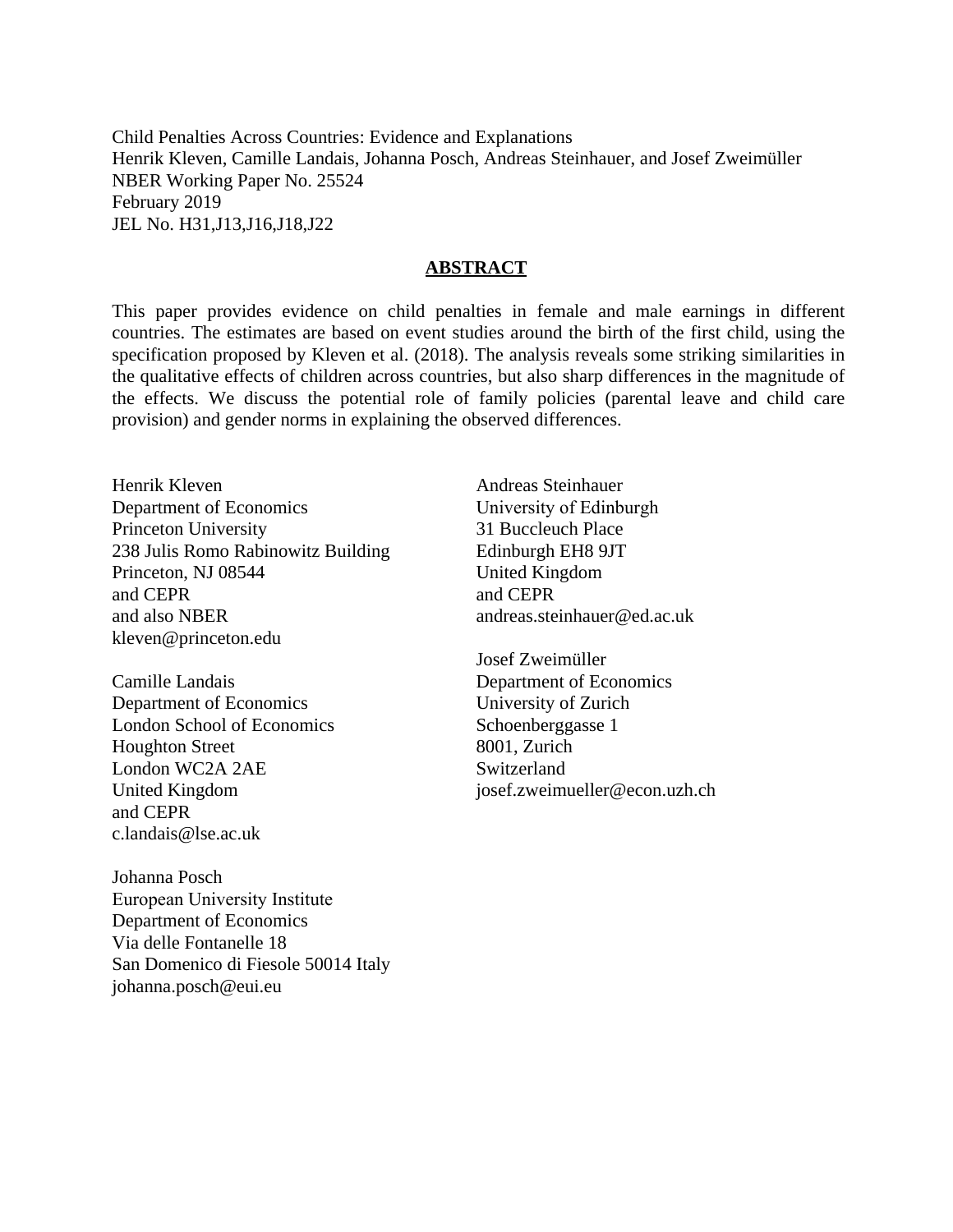# 1 Introduction

Despite considerable gender convergence over time, substantial gender inequality persists in all countries. Recent work highlights the importance of parenthood for the persistence of gender inequality in labor market outcomes. [Kleven](#page-8-0) *et al.* [\(2018\)](#page-8-0) estimate the impact of children on the labor market outcomes of women relative to men — child penalties — in Denmark. They show that the long-run child penalty in earnings is about 20% and that this can explain most of the remaining gender inequality. Research on other countries suggests that this is a pervasive phenomenon.<sup>[1](#page-2-0)</sup>

The main contribution of this paper is to estimate child penalties in different countries using the same empirical approach, specification and sample selection. We consider six countries that span a wide range of policies and norms: two Scandinavian countries (Denmark and Sweden), two German-speaking countries (Germany and Austria), and two English-speaking countries (United Kingdom and United States). The analysis reveals some striking similarities in the qualitative effects of children, but also some sharp differences in the magnitude of the effects. We end the paper with a discussion of likely explanations for these differences.

# 2 Child Penalties: Methodology

We estimate the impact of children on the labor market trajectories of mothers and fathers using event studies around the birth of the first child. This approach requires high-quality panel data with information on labor market outcomes and children. For the Scandinavian countries and Austria, we leverage the availability of administrative registers for the full population over many years. For the other countries, we use surveys with sufficiently large sample sizes and long time series: the GSOEP in Germany, the PSID in the US, and the BHPS in the UK. We consider individuals who have their first child between the ages of 20 and 45, and who are observed in each year between 5 years before and 10 years after child birth.<sup>[2](#page-2-1)</sup>

<span id="page-2-1"></span><span id="page-2-0"></span><sup>1</sup>See e.g., [Angelov](#page-8-1) *et al.* [\(2016\)](#page-8-1) and [Kuziemko](#page-8-2) *et al.* [\(2018\)](#page-8-2).

<sup>&</sup>lt;sup>2</sup>For the PSID and BHPS, we relax the latter restriction in order to increase sample size, focusing on invididuals who are observed at least 8 times over the event study window as well as at least once before birth and once after birth.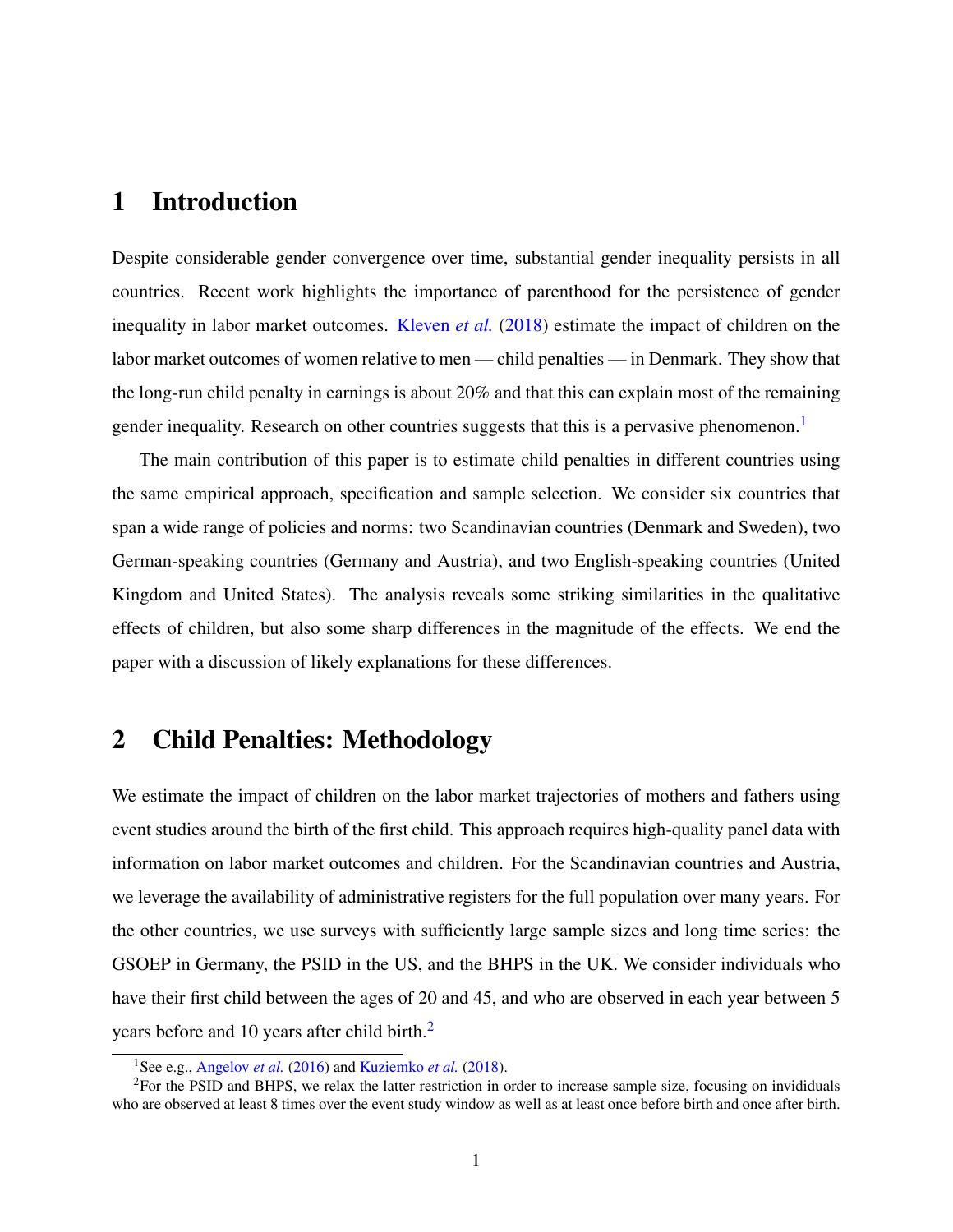We adopt the event study specification proposed by [Kleven](#page-8-0) *et al.* [\(2018\)](#page-8-0). For each parent in the data, event time t is indexed relative to the year of the first child birth. Denoting by  $Y_{ist}^g$  the outcome for individual  $i$  of gender  $g$  in year  $s$  and at event time  $t$ , we run the following regression separately for men and women

<span id="page-3-2"></span>
$$
Y_{ist}^{g} = \sum_{j \neq -1} \alpha_j^g \cdot \mathbf{I}[j = t] + \sum_{k} \beta_k^g \cdot \mathbf{I}[k = \text{age}_{is}] + \sum_{y} \gamma_y^g \cdot \mathbf{I}[y = s] + \nu_{ist}^g. \tag{1}
$$

The first term on the right-hand side includes event time dummies, the second term includes age dummies (to control for life-cycle trends), and the third term includes year dummies (to control for time trends). We omit the event time dummy at  $t = -1$ , implying that the event time coefficients measure the impact of children relative to the year just before the first child birth. We are able to identify the effects of all three sets of dummies because, conditional on age and year, there is variation in event time driven by variation in the age at which individuals have their first child. [Kleven](#page-8-0) *et al.* [\(2018\)](#page-8-0) lay out the identification assumptions underlying this approach, compare its results to alternative approaches in the literature, and provide evidence of its ability to identify the causal effect of parenthood.

Our main outcome variable is gross labor earnings, excluding taxes or transfers, specified in levels.<sup>[3](#page-3-0)</sup> We convert the estimated level effects into percentages by calculating  $P_t^g \equiv \hat{\alpha}_t^g$  $\frac{g}{t}/\mathsf{E}\left[\tilde{Y}_{ist}^{g} \mid t\right]$ where  $\tilde{Y}_{ist}^g$  is the predicted outcome when omitting the contribution of the event dummies.<sup>[4](#page-3-1)</sup> Having estimated the impacts of children on women and men separately, we define the *child penalty* at event time t as  $P_t \equiv \frac{\hat{\alpha}_t^m - \hat{\alpha}_t^w}{E[\tilde{Y}_{ist}^w|t]}$ . This measures the percentage by which women are falling behind men due to children.

# 3 Child Penalties: Results

Figures [1](#page-5-0)[-3](#page-6-0) show the effects of parenthood on earnings across the different countries. The results confirm that the existence of large child penalties is a pervasive phenomenon. In each country,

<span id="page-3-0"></span> $3$ We specify equation [\(1\)](#page-3-2) in levels rather than in logs to be able to keep the zeros in the data (due to nonparticipation). In the online appendix, we present separate results on the extensive margin impacts of children.

<span id="page-3-1"></span><sup>&</sup>lt;sup>4</sup>To be precise, we define  $\tilde{Y}_{ist}^g \equiv \sum_k \hat{\beta}_k^g \cdot \mathbf{I}[k = \text{age}_{is}] + \sum_y \hat{\gamma}_y^g \cdot \mathbf{I}[y = s]$ . Hence,  $P_t^g$  captures the year-t effect of children as a percentage of the counterfactual outcome absent children.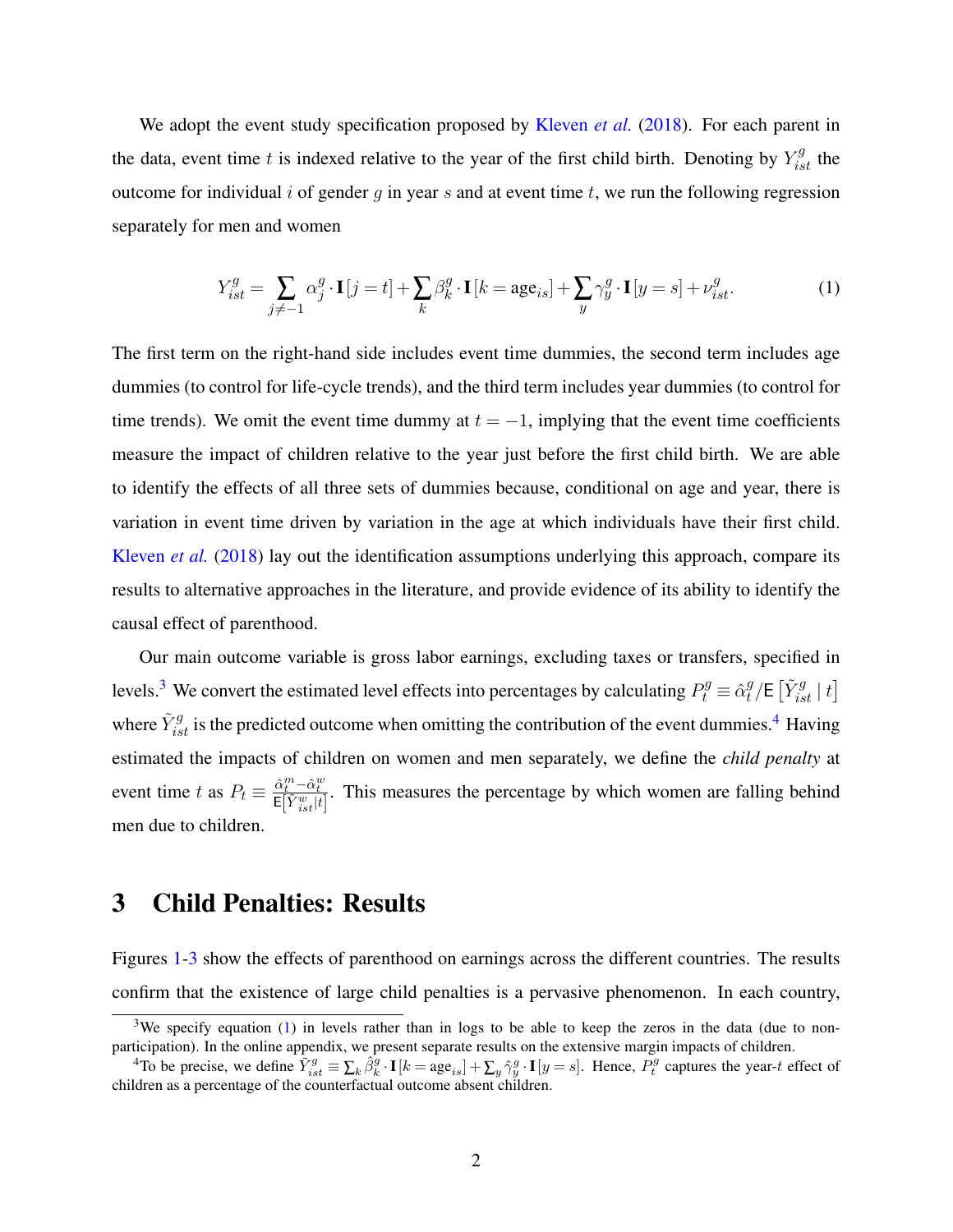the earnings of men and women evolve similarly before parenthood — after adjusting for lifecycle and time trends — but diverge sharply after parenthood. Women experience a large, immediate and persistent drop in earnings after the birth of their first child, while men are essentially unaffected. Ten years after child birth, women have not recovered and at this point the series have plateaued.

Despite these similarities, the graphs also reveal some striking differences. First, the size of the long-run child penalty (defined as the average penalty from event time 5 to 10) differs substantially across countries. The Scandinavian countries feature long-run penalties of 21-27%, the English-speaking countries feature penalties of 31-44%, while the German-speaking countries feature penalties as high as 51-61%. Second, the short-run dynamics of child penalties show some interesting differences. For example, while the Scandinavian countries are broadly similar in the long run, the short-run child penalty is about twice as large in Sweden as it is in Denmark. It takes Swedish mothers about eight years to catch up with Danish mothers.<sup>[5](#page-4-0)</sup> Sweden is also the only country where child birth is associated with a small short-run effect on men, although there are no long-run consequences. When considering the US and the UK, we see that these countries feature less dramatic short-run effects, but that the effects are growing over time.

In general, the earnings penalties can come from three margins: the extensive margin of labor supply (employment), the intensive margin of labor supply (hours worked), and the wage rate. In the online appendix, we provide evidence on child penalties along the extensive margin. While parenthood reduces female employment everywhere, the importance of this margin varies across countries. In the Scandinavian and Germanic countries, the extensive margin effects are significantly smaller than the earnings effects, implying that a substantial fraction of the earnings penalty is driven by the intensive margin and wage rate effects. In the US and the UK, the employment penalty is much closer in magnitude to the earnings penalty, suggesting that the extensive margin is a key driver of penalties in those countries.<sup>[6](#page-4-1)</sup>

<span id="page-4-0"></span><sup>5</sup>[Angelov](#page-8-1) *et al.* [\(2016\)](#page-8-1) estimate child penalties for Sweden using a different event study specification. An advantage of implementing the same specification across countries is that it allows for direct comparisons. The fact that Denmark and Sweden are so different is *a priori* surprising. We discuss possible explanations below.

<span id="page-4-1"></span><sup>&</sup>lt;sup>6</sup>Since we do not condition our samples on having only one child, the long-run child penalties will include the effects of subsequent children and therefore depend on total fertility. However, differential fertility is unlikely to drive the variation in child penalties across countries. For example, the German-speaking countries exhibit the largest penalties despite being characterized by the lowest realized fertility at event time 10. See Table [A.I](#page-13-0) in the online appendix for descriptive statistics in each country.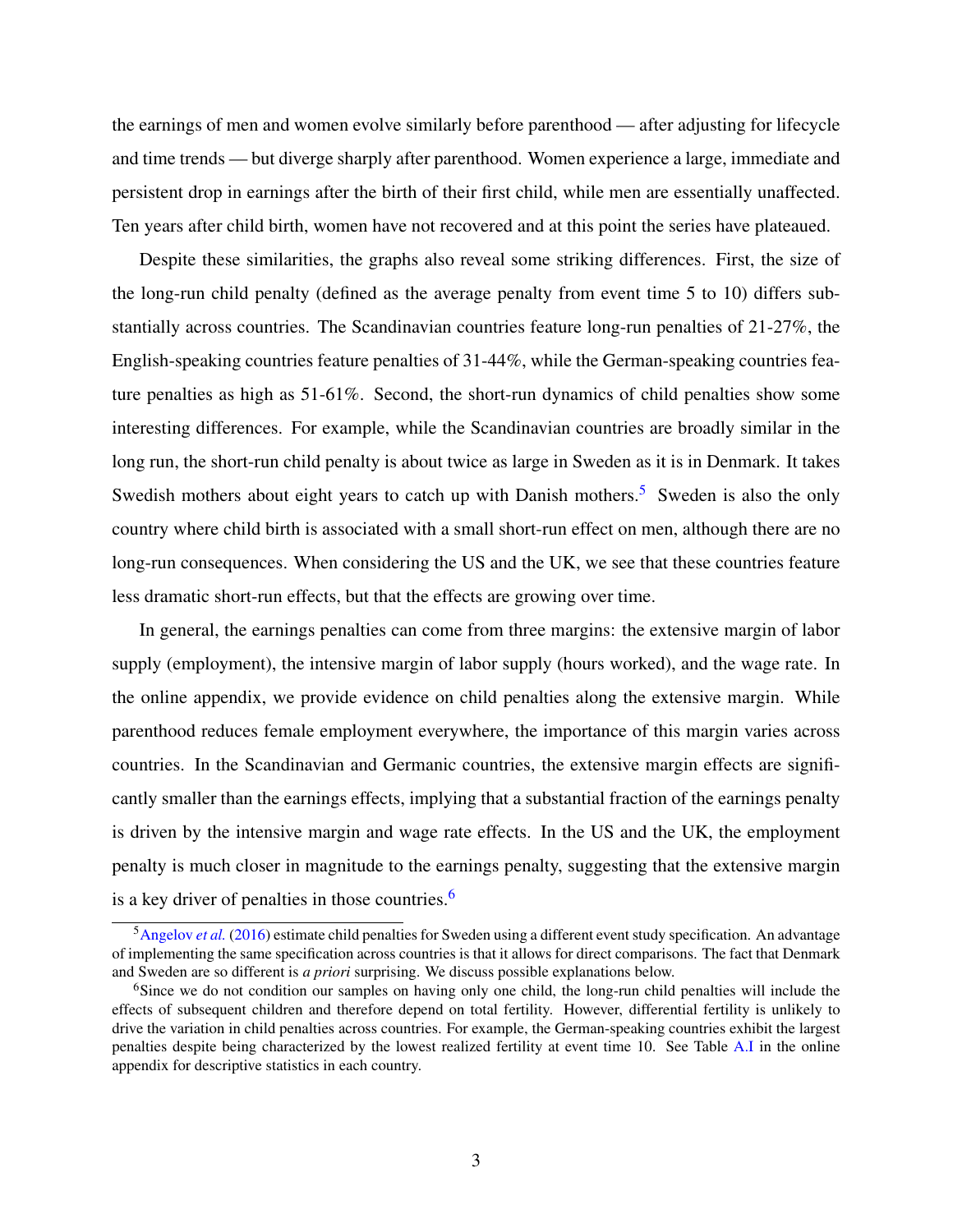<span id="page-5-0"></span>

Figure 1: Child Penalties in Earnings in Scandinavian Countries

Notes: The figure shows percentage effects of parenthood on earnings across event time t for each gender g, i.e.  $P_t^g$ defined above. The figure also displays long-run child penalties, defined as the average penalty  $P_t$  from event time 5 to 10. Earnings are unconditional on employment status and the effects therefore include both the extensive and intensive margins.



Figure 2: Child Penalties in Earnings in English-Speaking Countries

Notes: See the notes to Figure [1.](#page-5-0)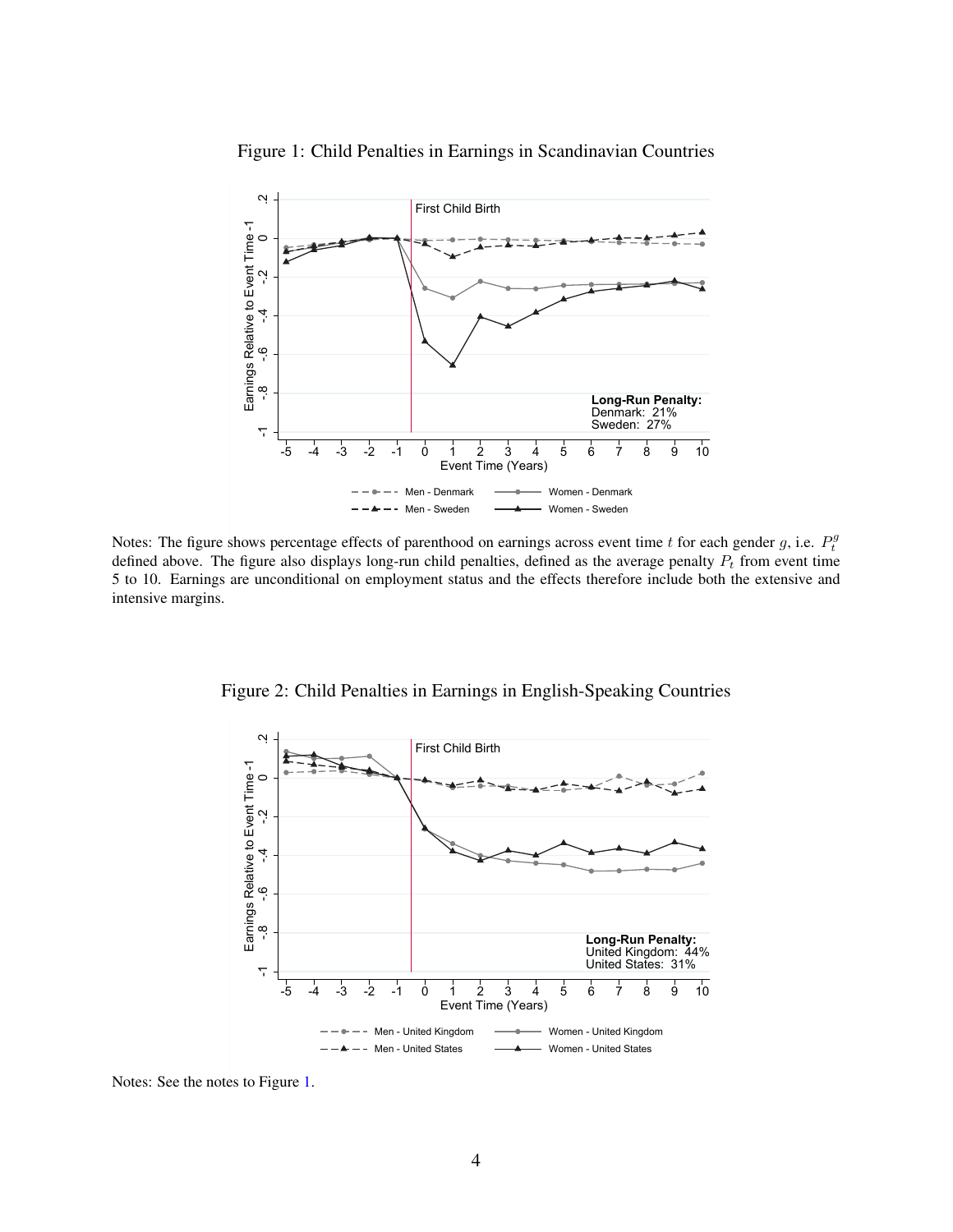

<span id="page-6-0"></span>Figure 3: Child Penalties in Earnings in German-Speaking Countries

Notes: See the notes to Figure [1.](#page-5-0)

# 4 Child Penalties: Explanations

One set of explanations for the differences in child penalties focus on government policies. These include taxes, transfers, and family policies such as parental leave and child care provision that directly affect mothers' incentive to work. There is a voluminous literature on the impact of such policies on female labor supply and gender gaps (see [Olivetti & Petrongolo 2017](#page-8-3) for a review). Of particular relevance, [Kleven](#page-8-4) *et al.* [\(2019\)](#page-8-4) consider the impacts of parental leave and public child care on the dynamics of child penalties. Their setting is Austria, a country where the combination of rich administrative data and a series of parental leave reforms and child care expansions allow for compelling quasi-experimental analyses of these questions.

They find that, in the long run, parental leave and child care policies have little or no effect on child penalties. They do find short-run effects of parental leave, however. Increasing the duration of paid and job-protected leave implies larger short-run child penalties in both earnings and employment. This suggests that some of the cross-country variation in short-run child penalties may be explained by variation in parental leave schemes, especially considering that the duration and generosity of these schemes vary greatly across countries. For example, the larger short-run child penalty in Sweden relative to Denmark may be related to the longer and more generous parental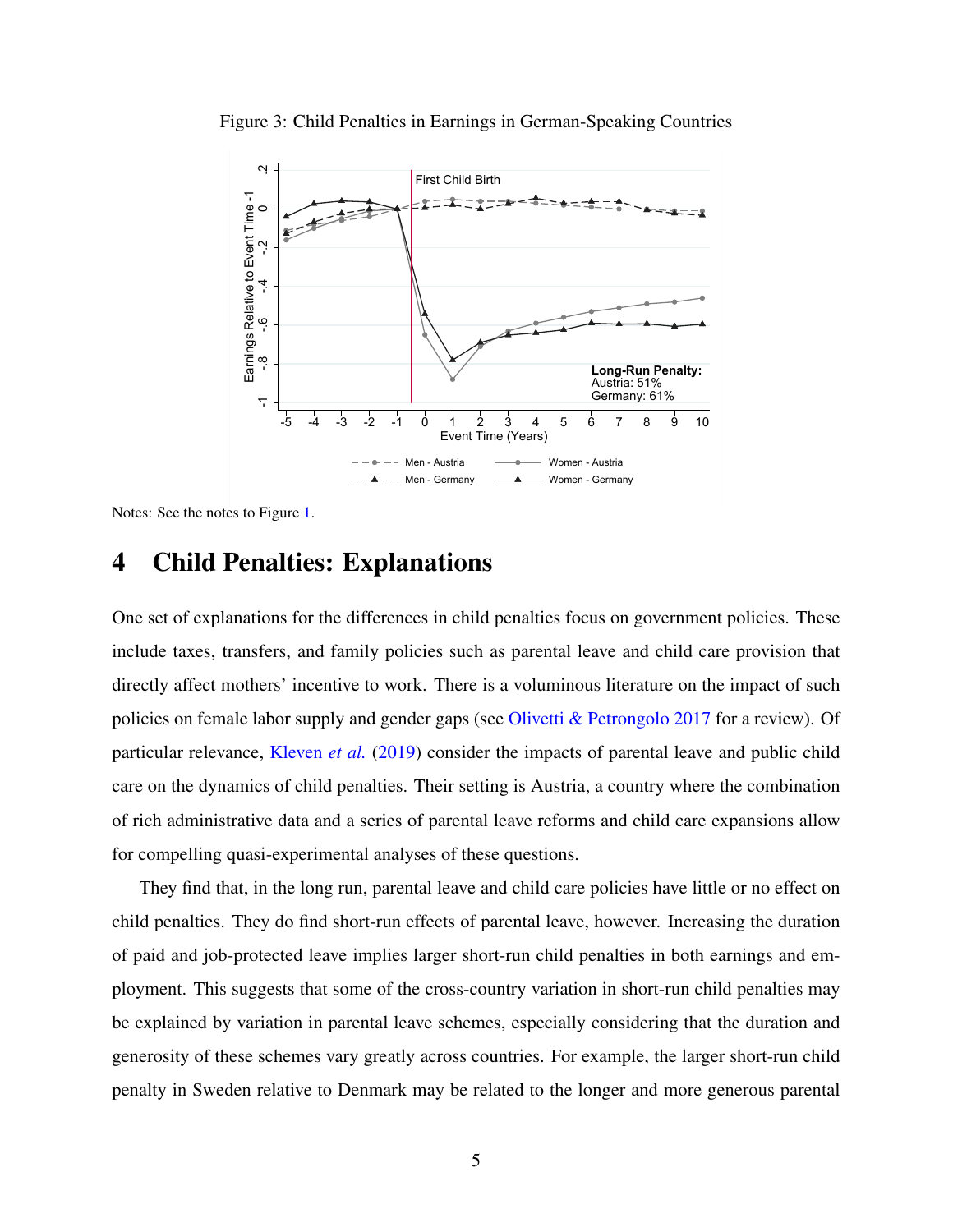<span id="page-7-0"></span>

Figure 4: Estimated Child Penalties vs Elicited Gender Norms

Notes: The figure plots our estimated long-run child penalties in earnings against elicited gender norms from the International Social Survey Program (ISSP). We focus on responses to an ISSP question of whether women with children under school age or in school should work outside the home (full-time or part-time) or stay at home. The figure plots child penalties against the fraction of respondents who agree that women should stay at home.

leave offered in Sweden. Moreover, the small dip in the earnings of Swedish fathers following child birth could be explained by the presence of earmarked paternity leave in Sweden, as opposed to maternity leave or generic parental leave. In any case, despite these short-run effects, the main take-away from [Kleven](#page-8-4) *et al.* [\(2019\)](#page-8-4) is that child penalties are not driven primarily by public policies.

If policies cannot explain the large differences in long-run child penalties across countries, then what is the explanation? A natural candidate revolves around gender norms and culture, but it is hard to provide conclusive evidence on the importance of such mechanisms (see [Bertrand 2011](#page-8-5) for a review and [Steinhauer 2018](#page-9-0) for a recent application). In their study of Denmark, [Kleven](#page-8-0) *et al.* [\(2018\)](#page-8-0) show that child penalties are transmitted through generations, from parents to daughters (but not sons). That is, girls growing up in families with a more traditional division of labor between the parents incur larger child penalties when they themselves become mothers. These findings are consistent with an influence of the family environment in the formation of women's preferences over family and career.

For the full set of countries studied here, Figure [4](#page-7-0) provides evidence on the relationship between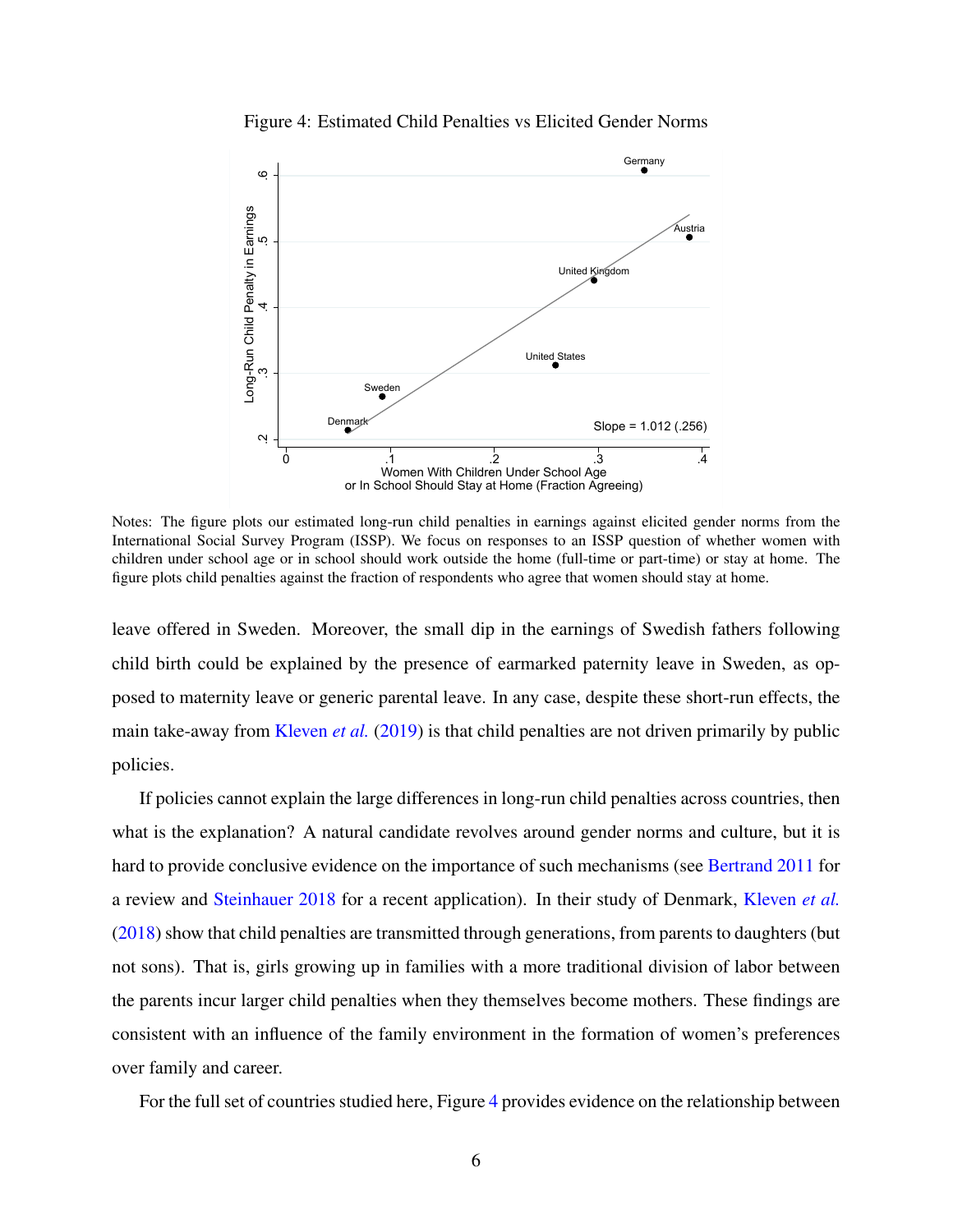child penalties and elicited gender norms. The norm variable is taken from the International Social Survey Program (ISSP), focusing on a question of whether women with children under school age or in school should work outside the home (full-time or part-time) or stay at home. The figure plots our estimated long-run child penalties in earnings against the fraction of respondents who think women should stay at home. The correlation between child penalties and gender norms is quite striking. The countries that feature larger child penalties are also characterized by much more gender conservative views. This evidence, while not necessarily causal, is consistent with a potentially important role for gender norms.

# References

- <span id="page-8-1"></span>ANGELOV, NIKOLAY, JOHANSSON, PER, & LINDAHL, ERICA. 2016. Parenthood and the Gender Gap in Pay. *Journal of Labor Economics*, 34, 545–579.
- <span id="page-8-5"></span>BERTRAND, MARIANNE. 2011. New Perspectives on Gender. *In:* ASHENFELTER, O., & CARD, D. (eds), *Handbook of Labor Economics*, vol. 4b. North Holland: Elsevier Science Publishers.
- <span id="page-8-0"></span>KLEVEN, HENRIK, LANDAIS, CAMILLE, & SØGAARD, JAKOB EGHOLT. 2018. Children and Gender Inequality: Evidence from Denmark. *American Economic Journal: Applied Economics*, forthcoming.
- <span id="page-8-4"></span>KLEVEN, HENRIK, LANDAIS, CAMILLE, POSCH, JOHANNA, STEINHAUER, ANDREAS, & ZWEIMÜLLER, JOSEF. 2019. The Impact of Family Policies on the Dynamics of Gender Inequality. Preliminary Working Paper.
- <span id="page-8-2"></span>KUZIEMKO, ILYANA, PAN, JESSICA, SHEN, JENNY, & WASHINGTON, EBONYA. 2018. The Mommy Effect: Do Women Anticipate the Employment Effects of Motherhood? Working Paper.
- <span id="page-8-3"></span>OLIVETTI, CLAUDIA, & PETRONGOLO, BARBARA. 2017. The Economic Consequences of Family Policies: Lessons from a Century of Legislation in High-Income Countries. *Journal of Economic Perspectives*, 31, 205–230.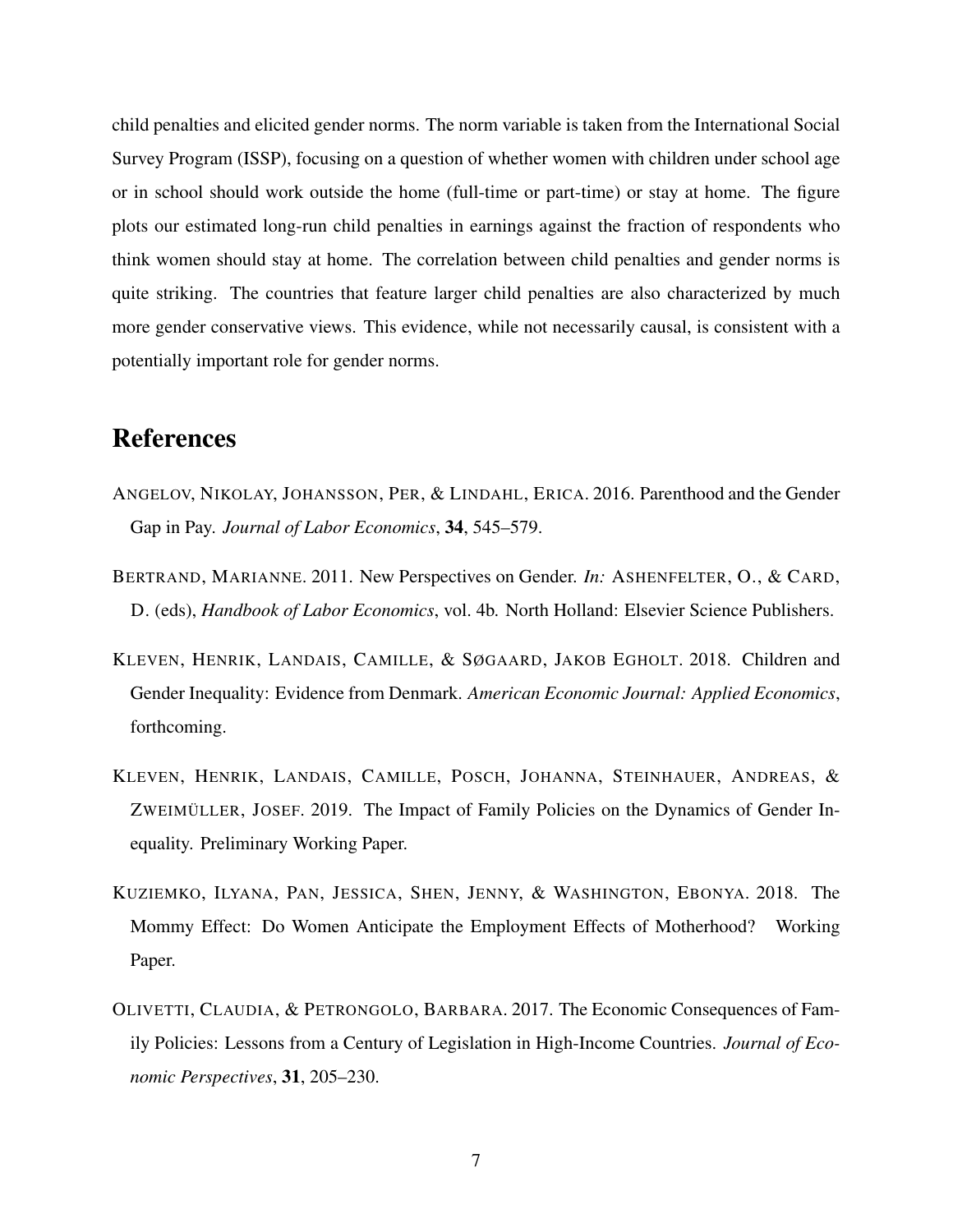<span id="page-9-0"></span>STEINHAUER, ANDREAS. 2018. Working Moms, Childlessness, and Female Identity. CEPR Discussion Paper No. 12929.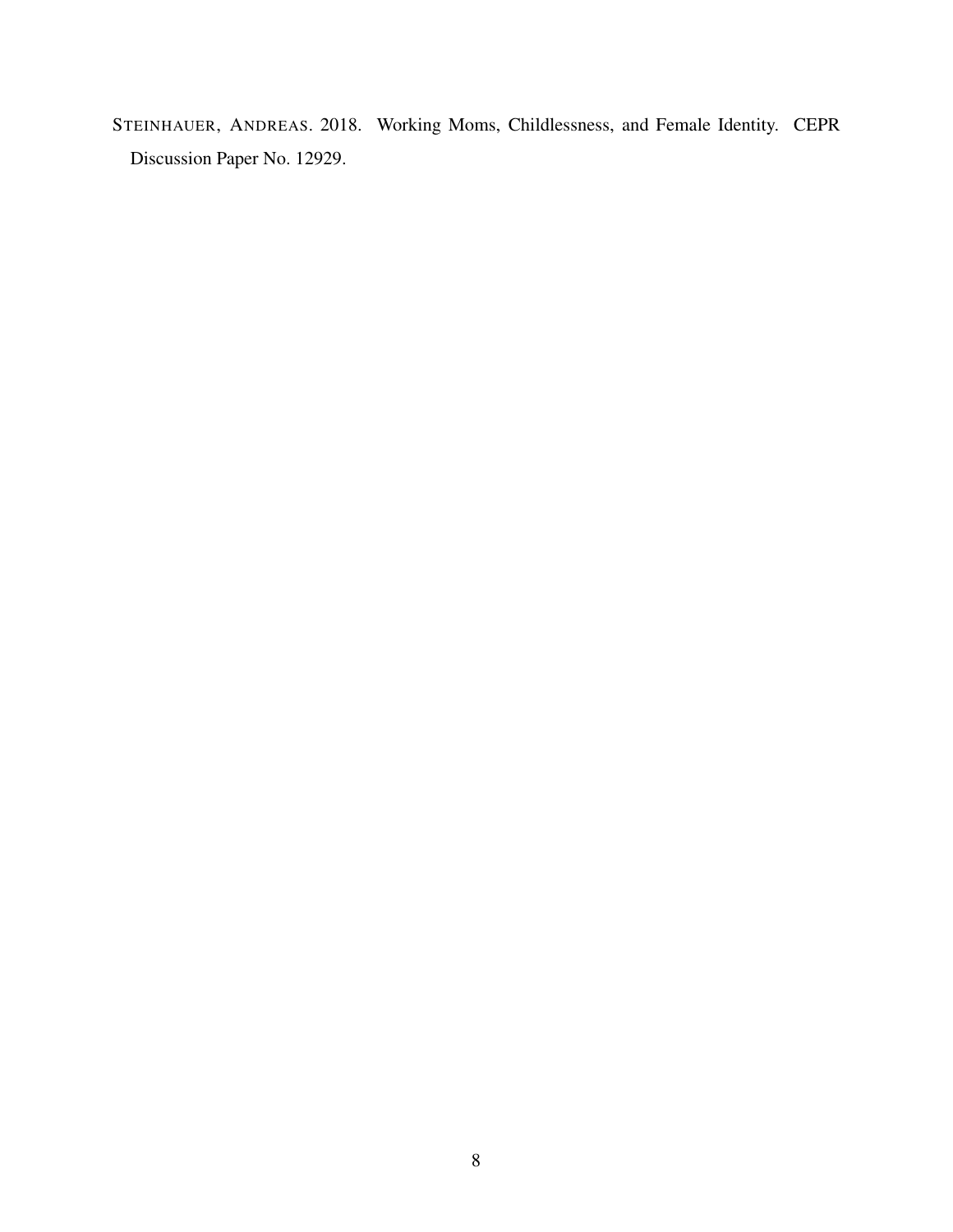# Online Appendix

# A Supplementary Figures



Figure A.I: Child Penalties in Participation Rates in Scandinavian Countries

Notes: The figure shows percentage effects of parenthood on the participation rate across event time  $t$  for each gender g, i.e.  $P_t^g$  defined above. The figure also displays long-run child penalties, defined as the average penalty  $P_t$  from event time 5 to 10.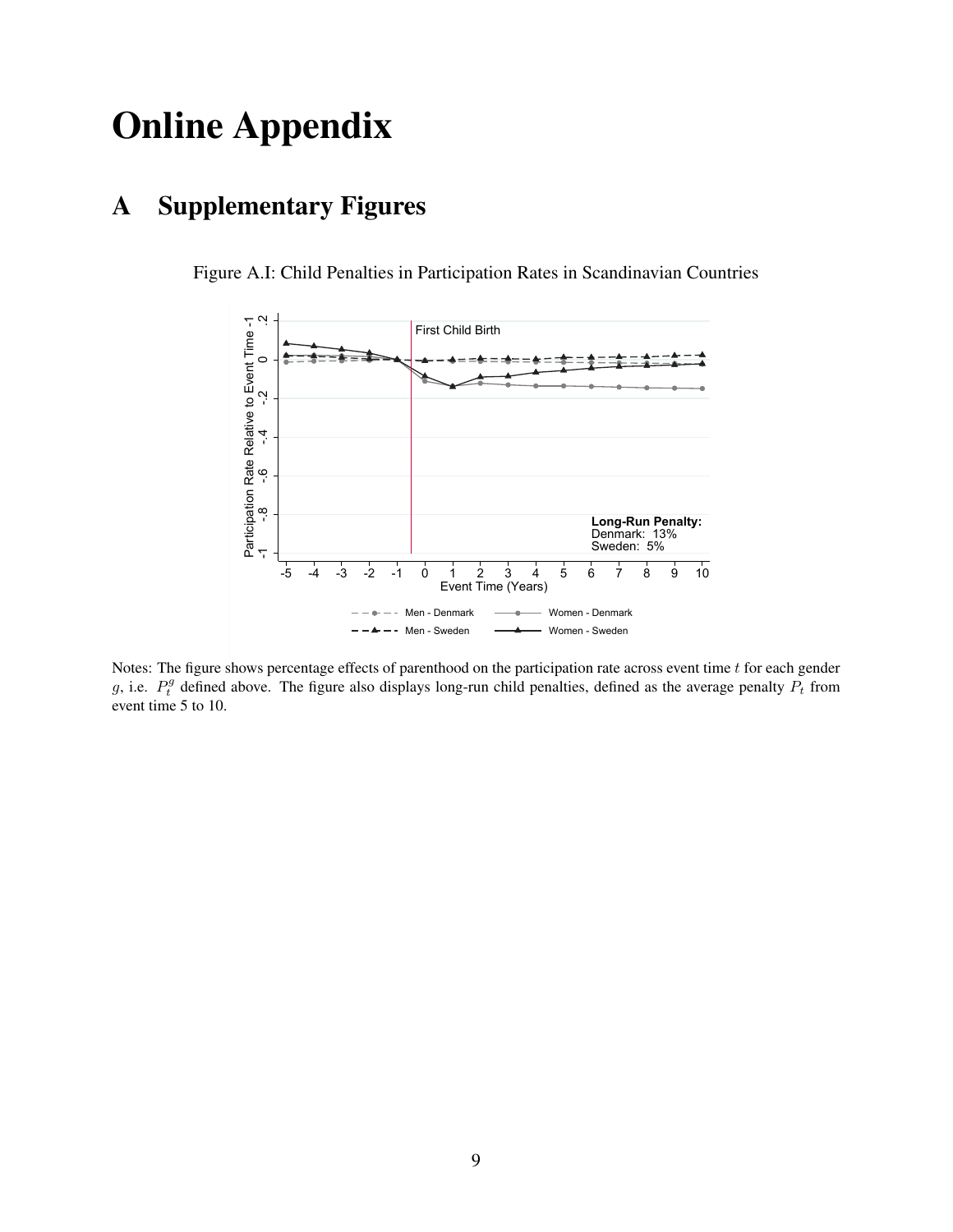Figure A.II: Child Penalties in Participation Rates in English-Speaking Countries



Notes: The figure shows percentage effects of parenthood on the participation rate across event time  $t$  for each gender g, i.e.  $P_t^g$  defined above. The figure also displays long-run child penalties, defined as the average penalty  $P_t$  from event time 5 to 10.





Notes: The figure shows percentage effects of parenthood on the participation rate across event time  $t$  for each gender g, i.e.  $P_t^g$  defined above. The figure also displays long-run child penalties, defined as the average penalty  $P_t$  from event time 5 to 10.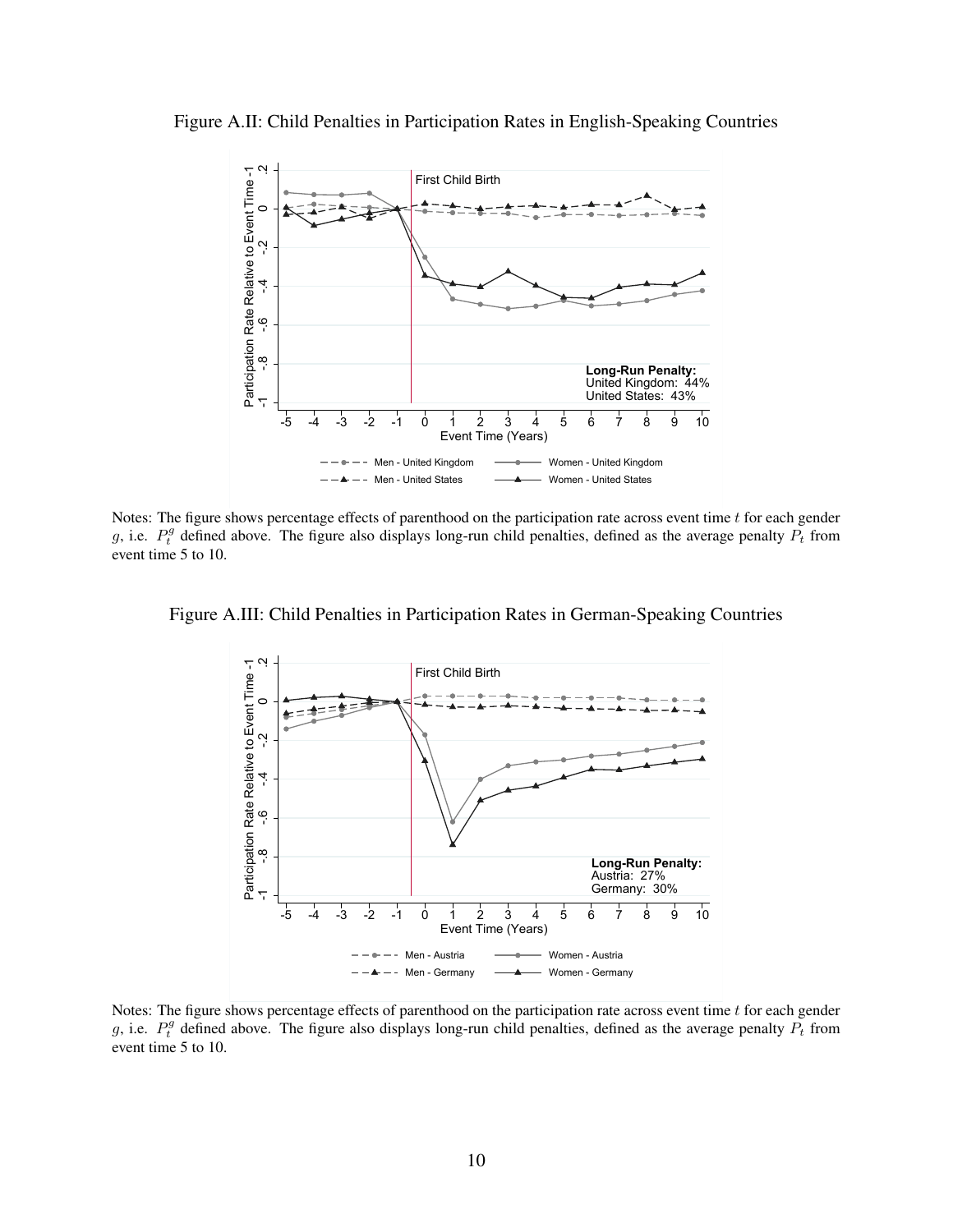# B Data Description

The methodology applied to compute child penalties in this paper relies on [Kleven](#page-8-0) *et al.* [\(2018\)](#page-8-0). We estimate the impact of children on the labor market trajectories of mothers and fathers using event studies around the birth of the first child. This approach requires high-quality panel data with information on labor market outcomes and children.

In this section, we explain the data sources and sample selection criteria used for all 6 countries. In order to make the estimates as comparable as possible, we have followed the same sample selection principles in all the countries.

We consider individuals who have their first child between the ages of 20 and 45, and who are observed between 5 years before and 10 years after child birth. Our analysis focuses on first child births where the parents are known and alive. We do not impose any restriction on the relationship status of parents and include all individuals who have a child in a given year and can be followed over time whether or not they are married, cohabiting, separated, divorced, or have not yet formed a couple in any given year.

## B.1 Austria

#### B.1.1 Data Sources

The Austrian dataset consists in the Austrian Central Social Security Register (ASSD), which provides very detailed longitudinal information and covers the whole population of dependent employees between 1980 and 2017.

Data Availability The original ASSD data can be obtained from Statistics Austria. To that end, please contact [Statistics Austria information services.](http://www.statistik.at/web_en/publications_services/statistics_austria_information_services/index.html)

#### B.1.2 Variable Definition

Earnings Yearly earnings are defined as the sum of the basic wage and supplementary payments such as bonuses, 13th and 14th monthly wages and extra vacation payments. Due to the fact that the lower tail of the earnings distribution is not observed in the original dataset, we are in fact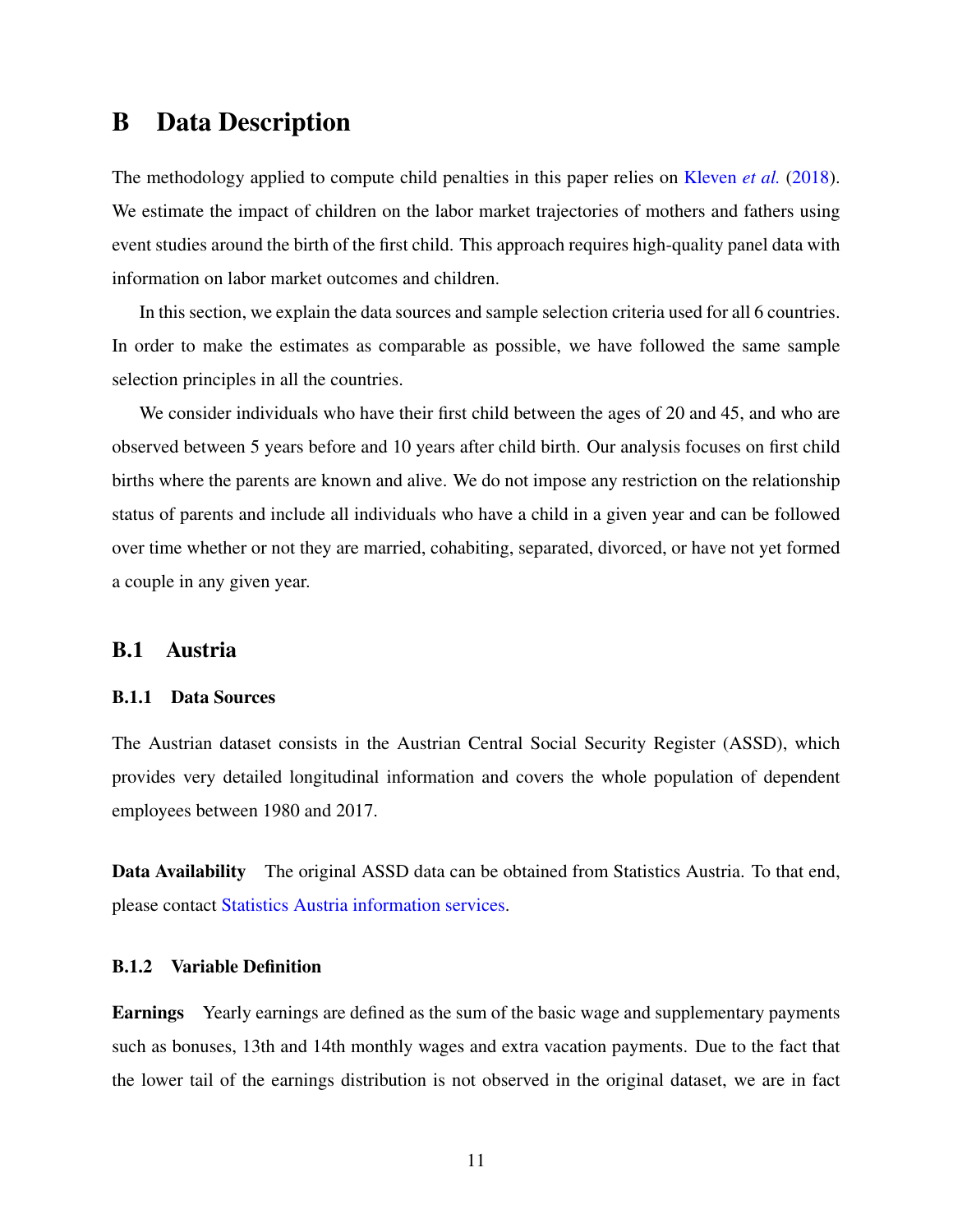<span id="page-13-0"></span>

|                      | <b>Year of First Child</b> |         | Age at First Child |       | <b>Number of Children</b> |
|----------------------|----------------------------|---------|--------------------|-------|---------------------------|
| Country              | Range                      | Average | Men                | Women | At $t=10$                 |
| Austria              | 1985-2007                  | 1995    | 30.0               | 26.5  | 1.7                       |
| Denmark              | 1985-2003                  | 1994    | 28.5               | 26.2  | 2.2                       |
| Germany              | 1989-2005                  | 1997    | 30.4               | 27.7  | 1.9                       |
| Sweden               | 1997-2011                  | 2004    | 30.8               | 28.7  | 2.2                       |
| United Kingdom       | 1991-2008                  | 1998    | 31.3               | 30.0  | 2.0                       |
| <b>United States</b> | 1967-2006                  | 1985    | 25.8               | 24.9  | 2.1                       |

Table A.I: Descriptive Statistics

ignoring the earnings of minor employment. Note that earnings in the social security data are top coded at the top of the earnings distribution. Earnings are adjusted to take inflation into account.

Employment The ASSD records all employment spells for the universe of individuals. An individual is considered as working in a given year if there has been at least one employment spell in that year lasting one day or more.

Birth Information Child births for mothers are registered in the social security data, but fathers are not observed in this dataset. Fathers are registered alongside mothers in the dataset of child benefits and matched to our main dataset until 2013. Event time is defined as the difference between the year in which earnings and employment status are reported and the date of birth of the first child. Due to the fact that civil servants are included in the sample but only observed after 1988, we might potentially misattribute some births as the first child when in fact they correspond to the second or third child. We conducted a robustness check excluding all individuals ever observed in public employment, making up 4% of the sample, and the results remained unchanged.

#### B.1.3 Sample

The sample contains all first child births where the parents are observed every year between 5 years before having a child and 10 years after. Descriptive statistics are reported in Table [A.I.](#page-13-0)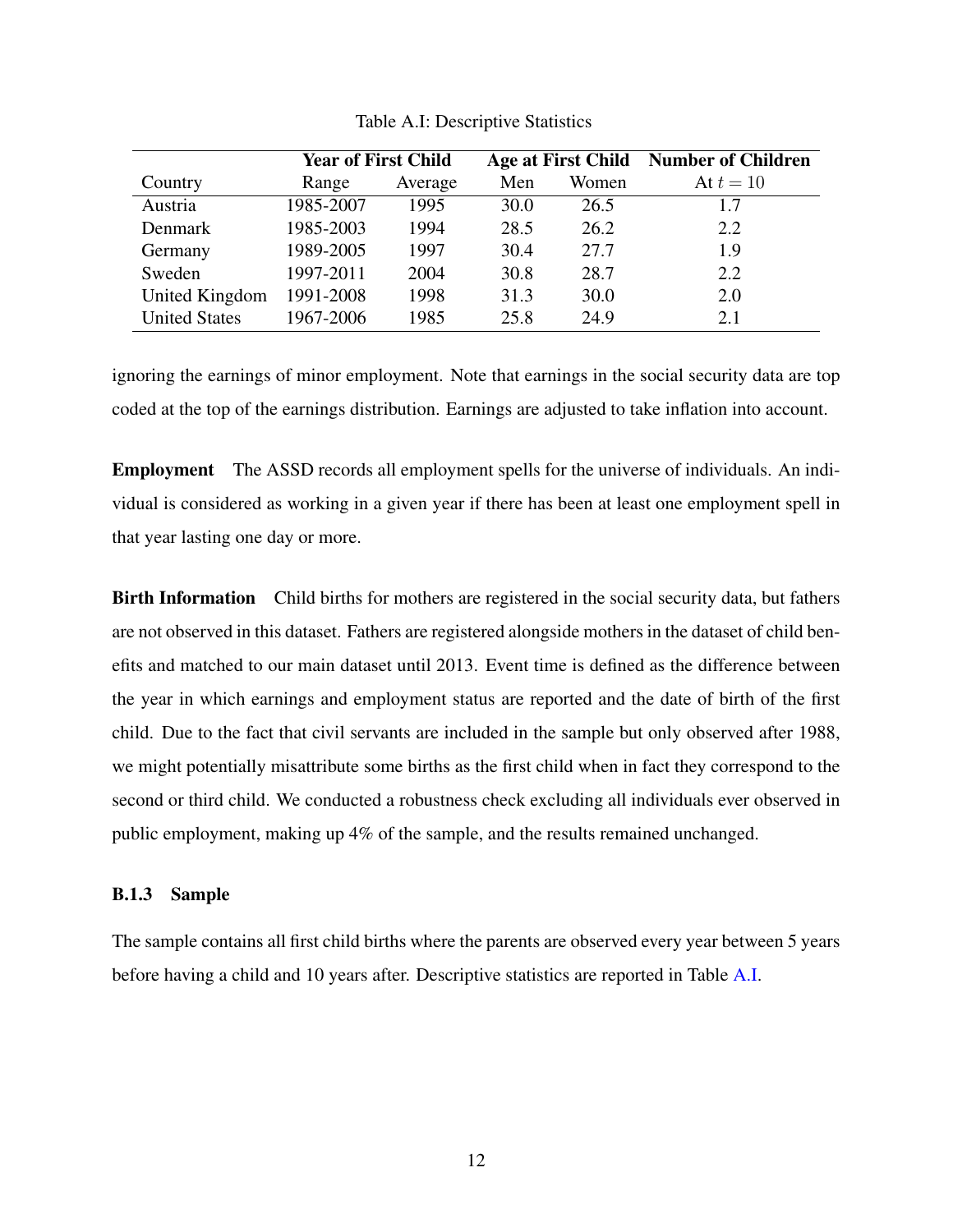## B.2 Denmark

#### B.2.1 Data Sources

The analysis of child penalties in Denmark relies on administrative data for the full Danish population between 1980 and 2013. We combine several administrative registers linked at the individual level via personal identification numbers to obtain a dataset of parents containing their labor supply, demographic information and the date of birth of their first child. Crucially, the data allows us to link family members.

Data Availability The data from our project can be requested from the [Statistics Denmark's](https://www.dst.dk/en/TilSalg/Forskningsservice) [Division of Research Services](https://www.dst.dk/en/TilSalg/Forskningsservice) (ask for a copy of our project #70629).

#### B.2.2 Variable Definition

Earnings The Income Statistics Register contains information about all economically active individuals. Earnings are defined as labor income before taxes and transfers. They are observed at the calendar year level, i.e. as the sum of total gross earnings from January to December of each calendar year.

Employment To define our employment status variable, individuals with reported non-zero earnings are considered as working.

**Birth Information** Information on births stems from birth registry data and enables to link parents to their children. Event time is defined as the difference between the year relevant for earnings and the year of birth of the first child.

#### B.2.3 Sample

Our analysis focuses on first child births where the parents are known, alive and reside in Denmark. The sample contains all first child births where the parents are observed every year between 5 years before having a child and 10 years after. Descriptive statistics are reported in Table [A.I.](#page-13-0)

13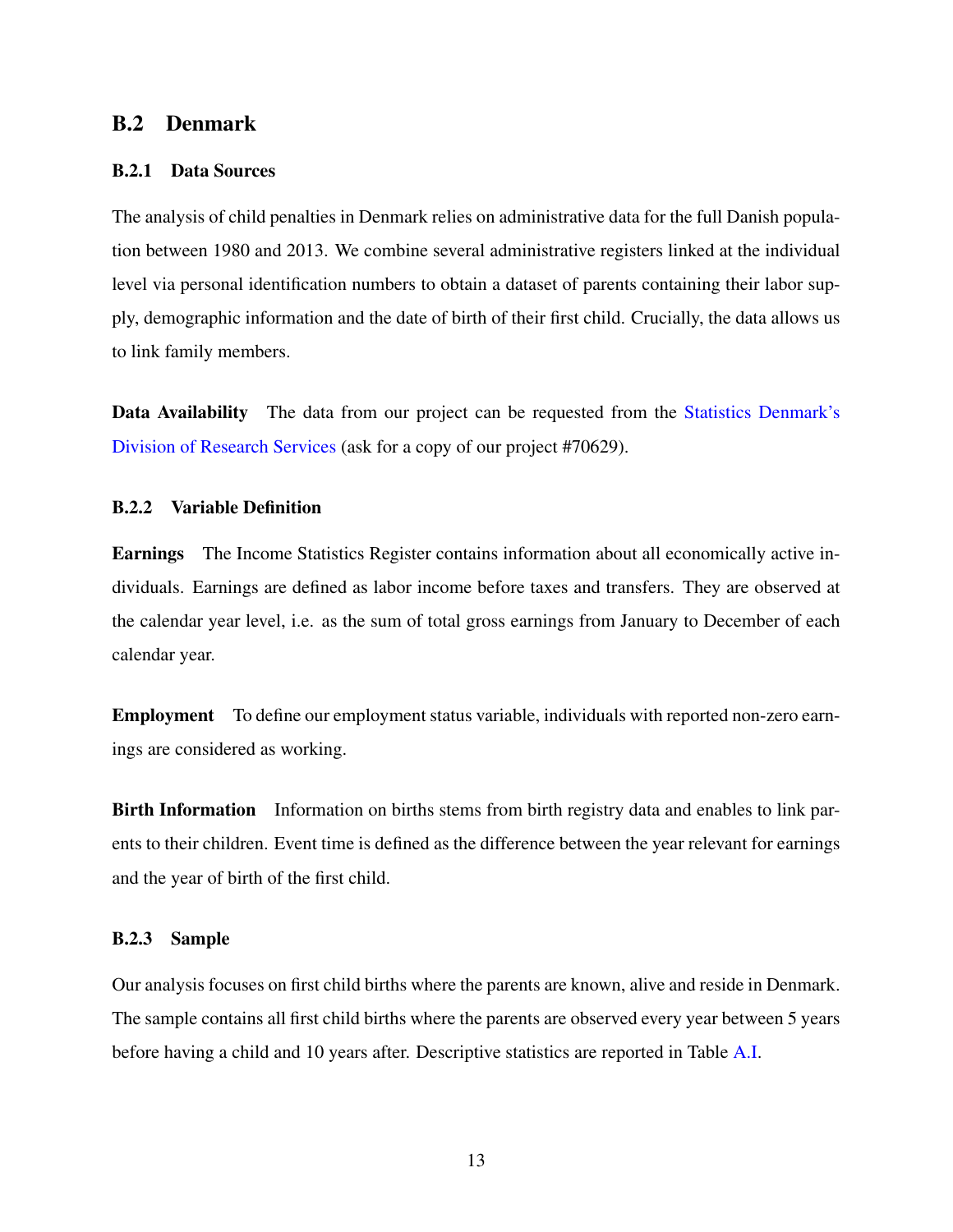## B.3 Germany

#### B.3.1 Data Sources

Our German dataset is a representative longitudinal survey, the German Socio-Economic Panel (SOEP), which provides rich information on labor supply dynamics and allows to observe the date of birth of children to adult members of the sample. It was conducted between 1984 and 2016 in West Germany and between 1990 and 2016 in East Germany.

Data Availability The data can be requested from the [Research Data Center of the German](https://www.diw.de/en/diw_02.c.221180.en/research_data_center_soep.html) [SOEP.](https://www.diw.de/en/diw_02.c.221180.en/research_data_center_soep.html)

#### B.3.2 Variable Definition

Earnings When surveyed, individuals are asked to report the total of their gross labor income in the last 12 months. If an individual is surveyed in event year  $t$ , we therefore define their reported gross labor income in the survey as their earnings for event year  $t-1$ .

Employment Employment status of the parent is defined based on wages and hours worked. More precisely, an individual is considered employed if he had positive wages and worked at least 52 hours in the previous year.

Birth Information Year of birth is reported for each child. Event time is defined as the difference between the survey year and the year of birth.

#### B.3.3 Sample

Our analysis focuses on first child births for the parents observed in the SOEP. The sample contains all first child births where the parents are observed every year between 5 years before having a child and 10 years after. Descriptive statistics are reported in Table [A.I.](#page-13-0)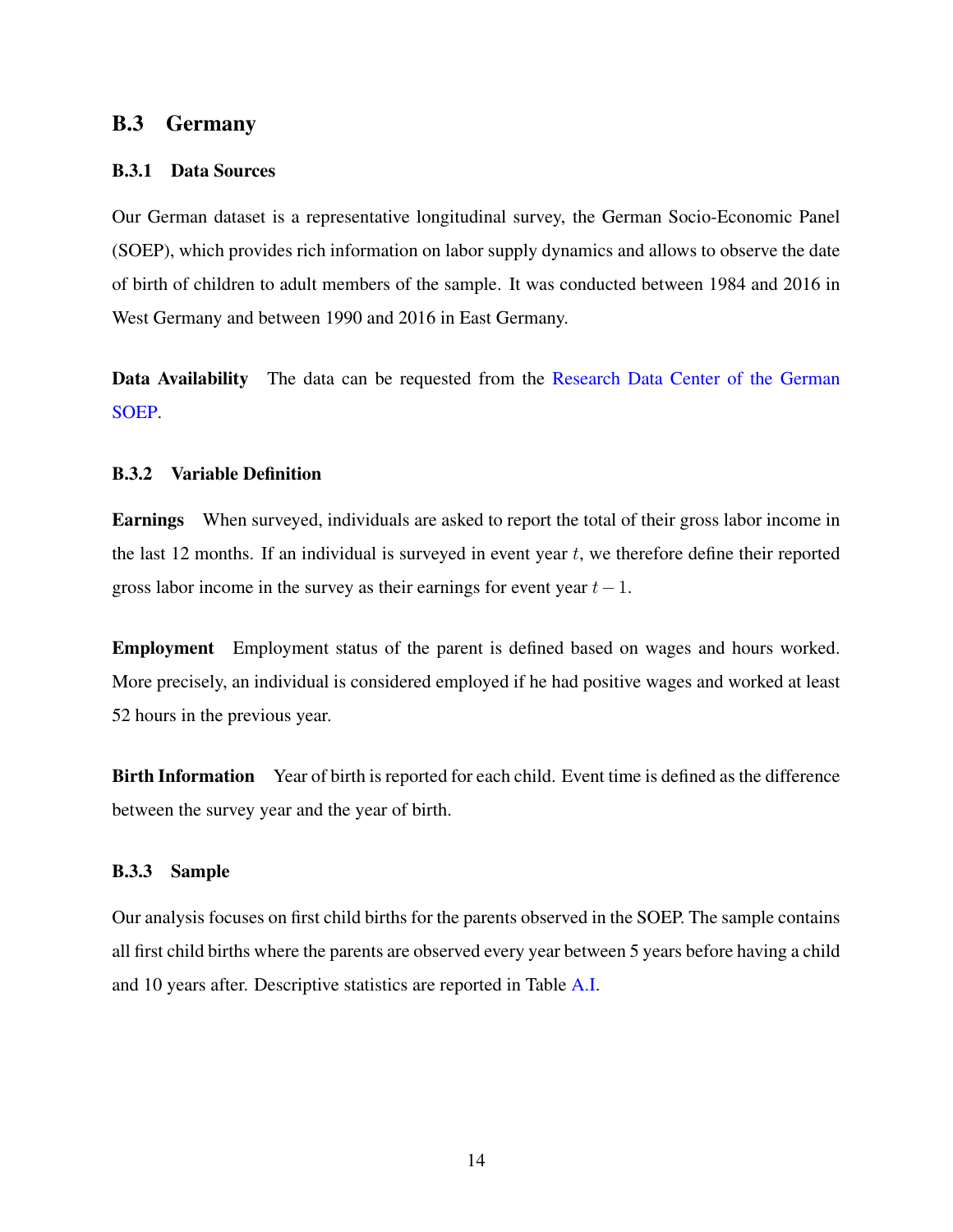# B.4 Sweden

#### B.4.1 Data Sources

The dataset for Sweden is a combination of fiscal statistics and registry data providing comprehensive information about the universe of births between 1997 and 2011.

Data Availability The data can be requested from [Statistics Sweden MONA \(Microdata Online](https://www.scb.se/en/services/guidance-for-researchers-anduniversities/ mona--a-system-for-delivering-microdata/) [Access\) support.](https://www.scb.se/en/services/guidance-for-researchers-anduniversities/ mona--a-system-for-delivering-microdata/)

## B.4.2 Variable Definition

Earnings Information about earnings and employment status stems from the longitudinal integration database for health insurance and labour market studies (LISA), which includes all individuals who are at least 16 years old and registered in Sweden. Earnings are defined as labor income before taxes and transfers. They are observed at the calendar year level, i.e. as the sum of total gross earnings from January to December of each calendar year.

Employment To define the employment status variable, all individuals with non-zero earnings are considered as working.

Birth Information The birth dates of first children are inferred from the Swedish birth registry. Event time is defined as the difference between the year for which earnings and employment status are reported and the year of birth of the first child.

#### B.4.3 Sample

Our analysis focuses on first child births where the parents are known, alive and reside in Sweden. The sample contains all first child births where the parents are observed every year between 5 years before having a child and 10 years after. Descriptive statistics are reported in Table [A.I.](#page-13-0)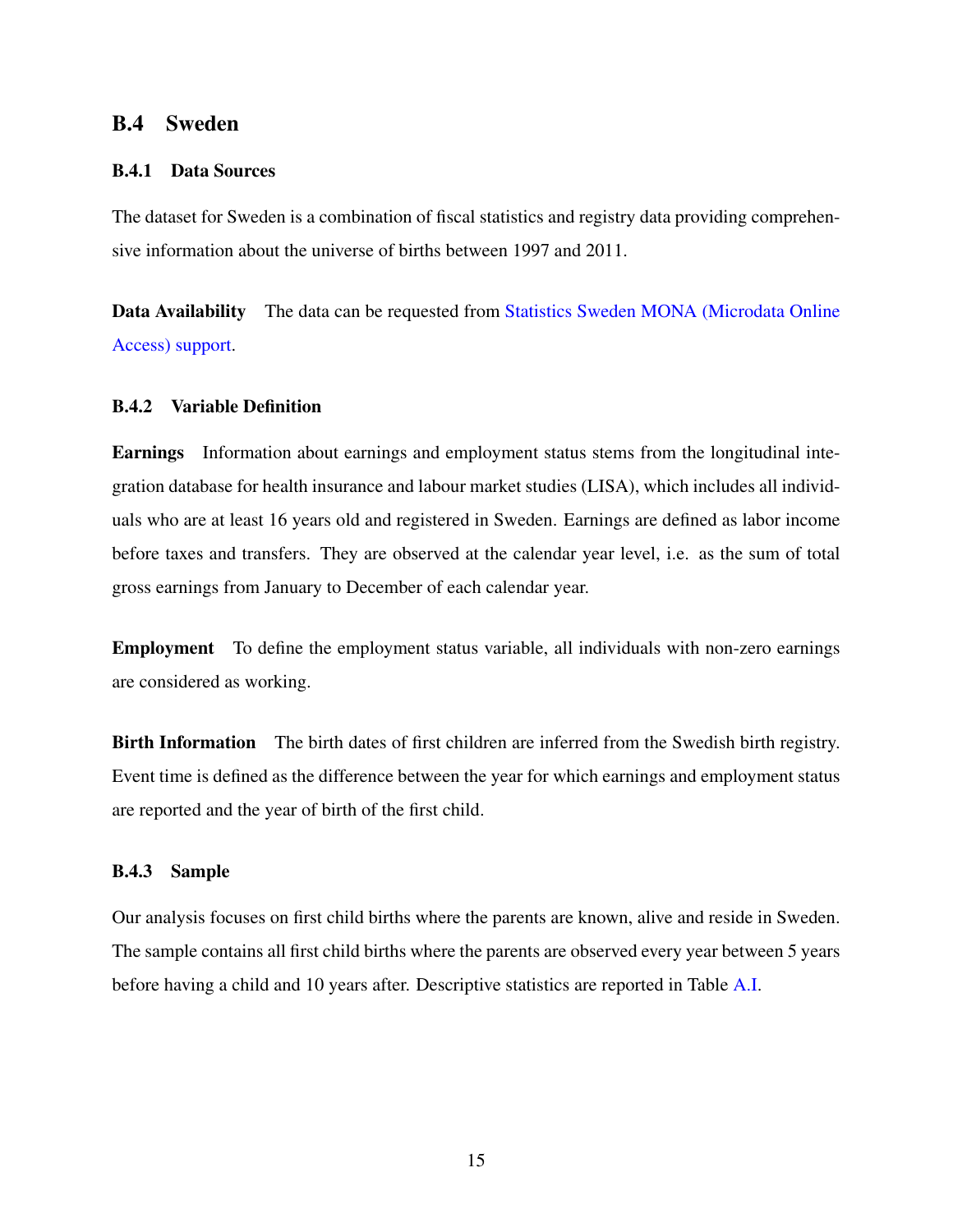# B.5 United Kingdom

#### B.5.1 Data Sources

Our analysis of child penalties in the United Kingdom is based on the British Household Panel Survey (BHPS), following households for 18 years between 1991 and 2009.

Data Availability The BHPS can be obtained by contacting the [UK data service.](https://www.iser.essex.ac.uk/bhps/acquiring-the-data)

#### B.5.2 Variable Definition

Earnings Reported earnings are defined as annual labor income before taxes and transfers.

Employment Participation is defined as having positive earnings last year.

Birth Information To identify parents who have had children before the BHPS starts, we use on fertility history interviews, conducted in the second wave after entry into the sample. Unfortunately, this fertility history is not asked again after the second wave, so we use the household grid, which lists all individuals who live in a household together, relationships between household members, and some basic demographic information, such as date of birth. In order to calculate event time, we calculate the difference in months between the dates of interview and of first child, divide it by 12, and round it to the nearest integer. Event times greater (less) than  $t = 10$  ( $t = -5$ ) are capped  $t = 10$  ( $t = -5$ ).

#### B.5.3 Sample

The sample focuses on first child births for the parents surveyed in the BHPS. It includes all individuals who have a child in a given year and can be followed over time. The restriction imposed on the Danish administrative dataset in [Kleven](#page-8-0) *et al.* [\(2018\)](#page-8-0) that parents need to be observed every year would be excessively stringent in the case of the survey-based data in the United Kingdom. In order to mitigate selection effects and to ensure that the sample is a close as possible to a balanced panel with respect to event time, our sample includes parents who are observed (1) At least once before (5 years before first child birth to the year of birth) and once after their first child birth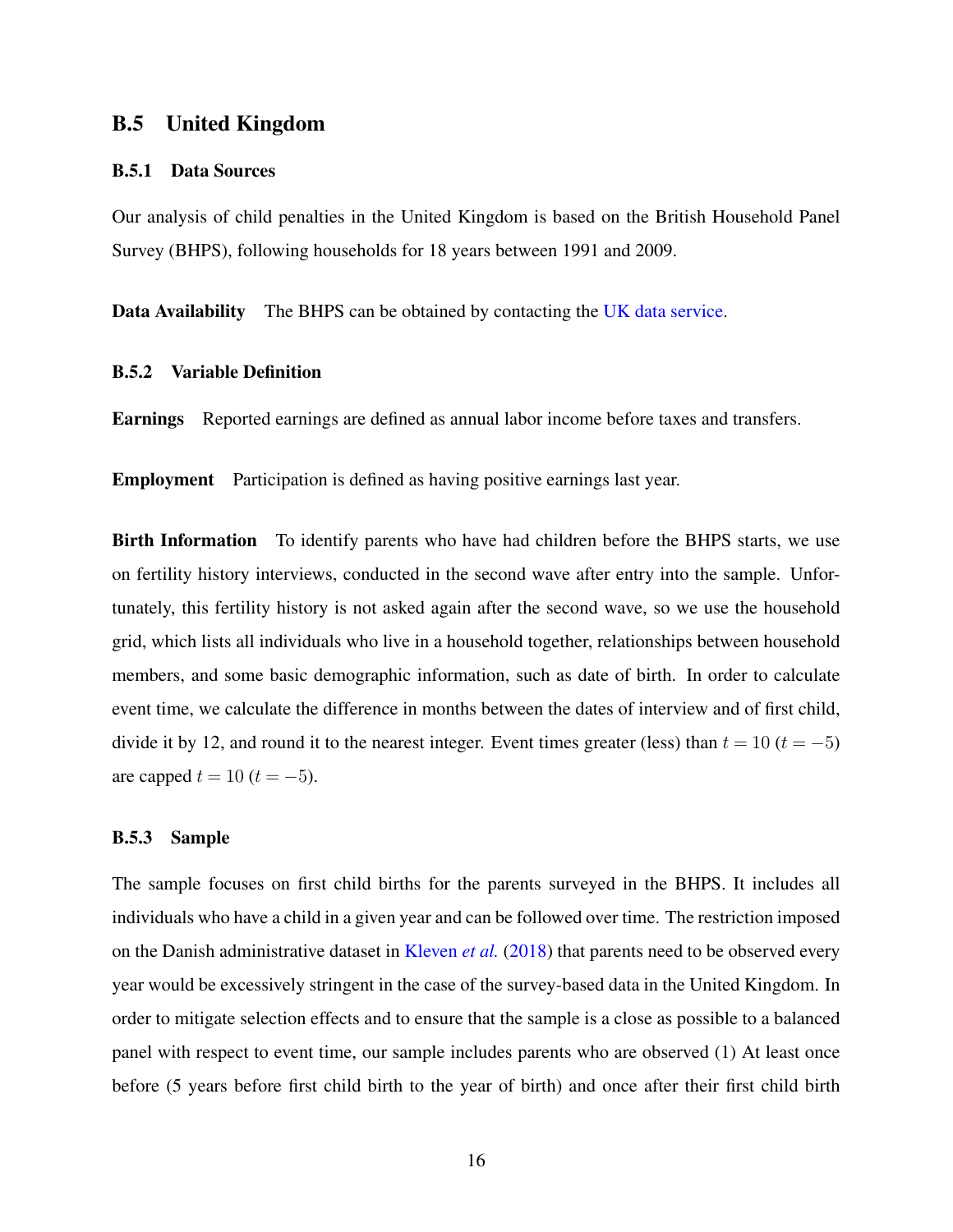(one year after to 10 years after first child birth); (2) At least 8 times over the 15-year window. We further restrict age at first birth to be between 20 and 45. Descriptive statistics are reported in Table [A.I.](#page-13-0)

## B.6 United States

#### B.6.1 Data Sources

The Panel Study of Income Dynamics (PSID) follows a nationally representative sample of the American population from 1968 to present. Our dataset includes household heads and their spouse or cohabitant, for which we observe labour market outcomes and family history consistently.

Data Availability The PSID data are available [online](https://psidonline.isr.umich.edu/) and free of cost to researchers.

#### B.6.2 Variable Definition

Earnings Given the objective of the PSID, information about earnings is precise and detailed. Earnings are defined as total labour income before taxes and transfers, including farm income, business income, wages, bonuses, overtime pay, commissions, as well as income from professional practice and roamers and boarders. They are reported by the respondents and their spouses or cohabitants for the year prior to the interview and are attributed to our earnings variable in year  $t-1$ . For individuals who are not working, earnings are coded as 0 rather than as missing values. There is censoring of reported income at the very top of the distribution; however, the thresholds are high and the number of observations affected by top-coding is tiny.

Employment Our employment status variable is based on the answer to the question "Are you working now, unemployed, retired, or what?". We consider as working all the individuals who indicate being working at the time of the survey, temporarily laid off or on sick leave, whereas unemployed, retired, permanently disabled individuals, students and individuals keeping house are considered as not working.

Birth Information The PSID asks about the birth year and month of the individual's first or only child. Date of birth of the first child is known with different degrees of precision, up to the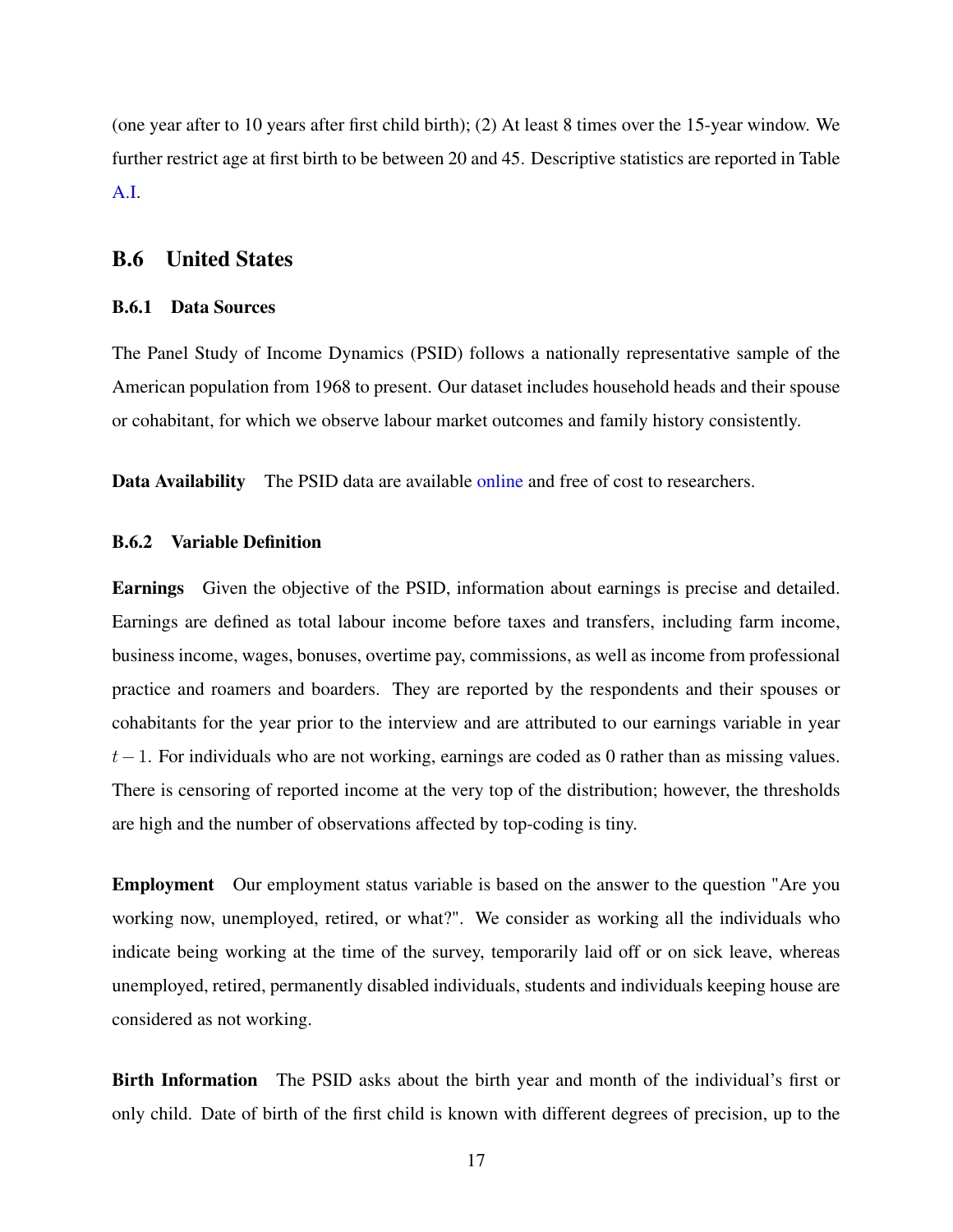month, the season or the year. In the two latter cases, several assumptions are made. First, we assume that children born in winter are born in January, and those born in the spring, summer or fall respectively in April, July and October. When first child birth is only known up to the year, we assume that it occurred in September. Event time is defined as the difference between the interview date and the birth date of the first child, rounded to the closest year. Interview date is available up to the fortnight from 1968 to 1979 and up to the day from 1980 to 2015, which allows to impute with relative precision the month of survey response.

#### B.6.3 Sample

The sample focuses on first child births where the parents are known, alive and reside in the United States. No restriction on the relationship status of parents is imposed and the sample includes all individuals who have a child in a given year and can be followed over time. The restriction imposed on the Danish administrative dataset in [Kleven](#page-8-0) *et al.* [\(2018\)](#page-8-0) that parents need to be observed every year would be excessively stringent in the case of the survey-based data in the United States. In order to mitigate selection effects and to ensure that the sample is a close as possible to a balanced panel with respect to event time, our sample includes parents who are observed (1) At least once before (5 years before first child birth to the year of birth) and once after their first child birth (one year after to 10 years after first child birth); (2) At least 8 times over the 15-year window. We further restrict age at first birth to be between 20 and 45. Descriptive statistics are reported in Table [A.I.](#page-13-0)

## B.7 Data on Gender Norms

#### B.7.1 Data sources

Data on gender norms stem from the International Social Survey Programme (ISSP). The relevant survey years are discussed in the following sections.

Data Availability The ISSP data are partly available [online](http://www.issp.org/data-download/archive/) and upon request.